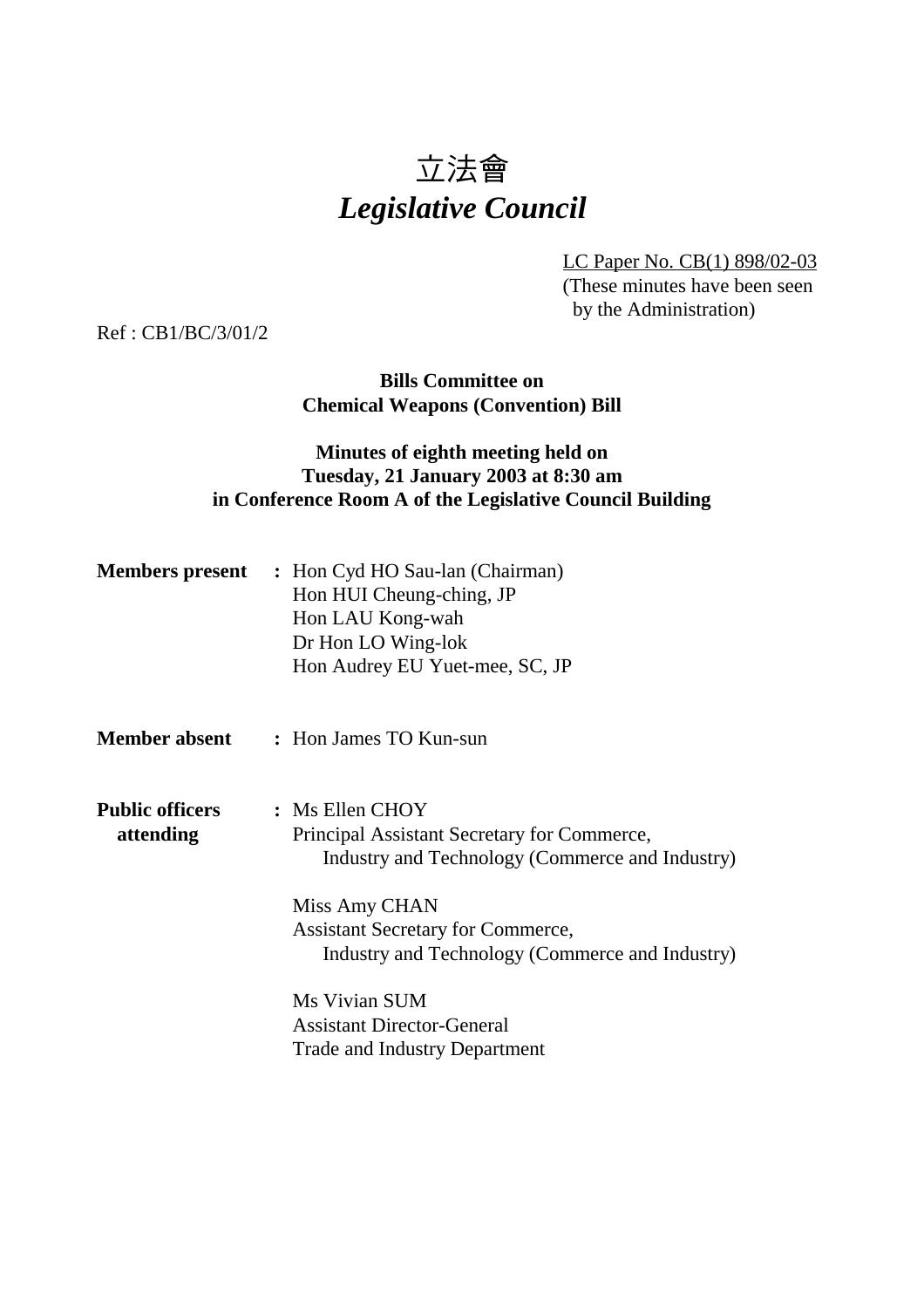| Principal Trade Officer                 |
|-----------------------------------------|
| <b>Trade and Industry Department</b>    |
| Mr Andrew WONG                          |
| <b>Head of Trade Controls</b>           |
| <b>Customs and Excise Department</b>    |
| Mr Paul SIT                             |
| <b>Principal Trade Controls Officer</b> |
| <b>Customs and Excise Department</b>    |
| Mr Geoffrey FOX                         |
| <b>Senior Assistant Law Draftsman</b>   |
| Department of Justice                   |
| Ms Marie SIU                            |
| <b>Senior Government Counsel</b>        |
|                                         |

Ms Doris CHAN

**Clerk in attendance :** Miss Salumi CHAN Chief Assistant Secretary (1)5

**Staff in attendance :** Miss Anita HO Assistant Legal Adviser 2

> Ms Cindy CHENG Senior Assistant Secretary (1) 4

#### Action

### **I. Meeting with the Administration**

*Matters arising from previous meetings*

(LC Paper No.  $CB(1)638/02-03(01)$  - "Follow-up to the sixth meeting on 13 December 2002" prepared by the Legislative Council Secretariat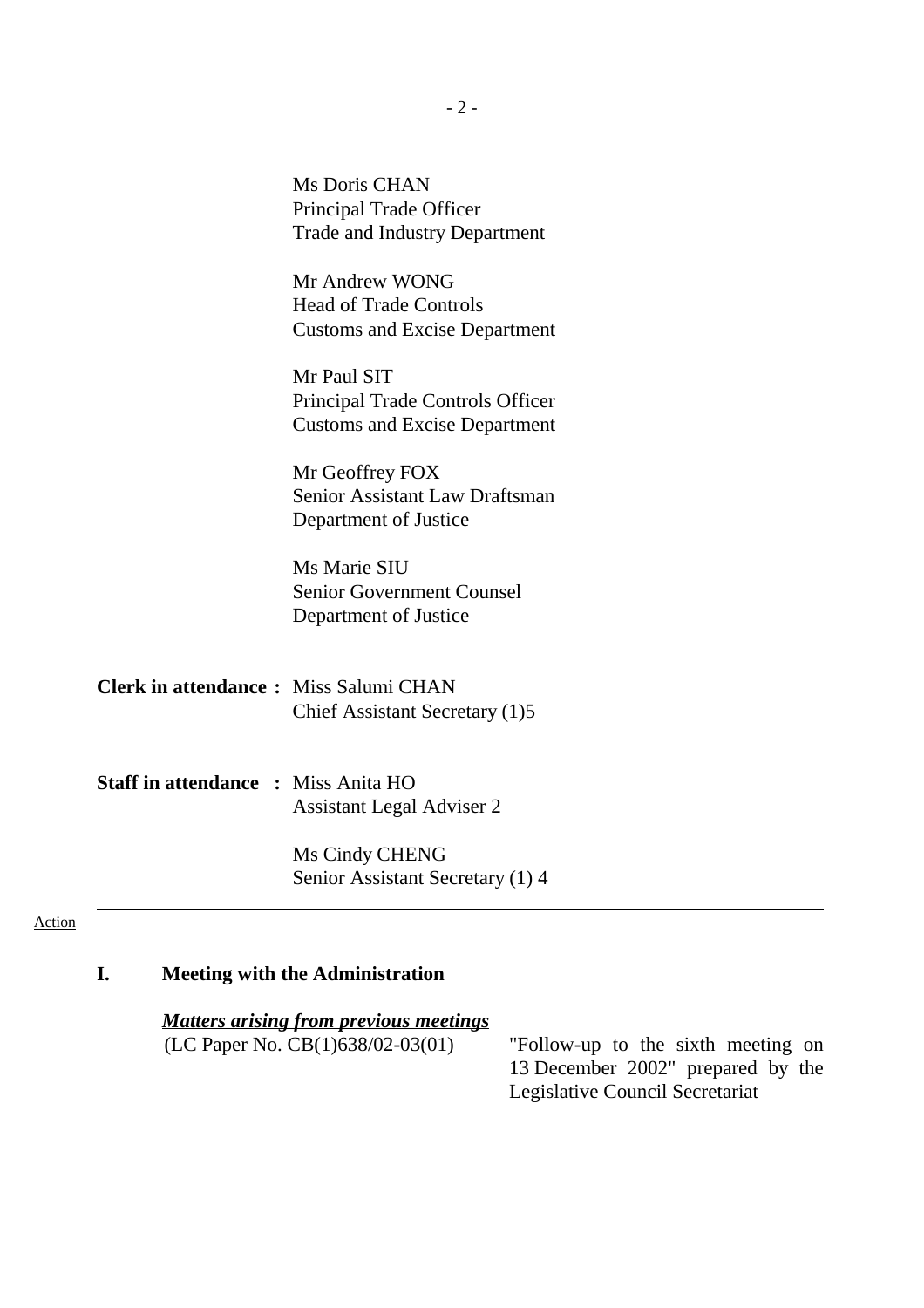#### Action

| LC Paper No. $CB(1)762/02-03(01)$ — "Follow-up to the seventh meeting on    |                                 |
|-----------------------------------------------------------------------------|---------------------------------|
|                                                                             | 9 January 2003" prepared by the |
|                                                                             | Legislative Council Secretariat |
| LC Paper No. $CB(1)762/02-03(02)$ — Administration's response to the issues |                                 |
|                                                                             | of concern raised by members on |
|                                                                             | clause $6(1)$ )                 |

#### *Clause-by-clause examination of the Bill*

| (LC Paper No. CB(3)10/01-02  | $\equiv$ The Bill                                                  |
|------------------------------|--------------------------------------------------------------------|
| Ref: CIB CR14/46/6/1         | — The Legislative Council Brief issued                             |
|                              | by the Commerce and Industry Bureau                                |
| LC Paper No. CB(1)1510/01-02 | Marked-up copy of the proposed                                     |
|                              | consequential amendments to the                                    |
|                              | Organized and Serious Crimes                                       |
|                              | Ordinance (Cap. 455) and the                                       |
|                              | Weapons of Mass Destruction                                        |
|                              | (Control of Provision of Services)                                 |
|                              | Ordinance (Cap. 526)                                               |
| LC Paper No. LS9/02-03       | - List of drafting issues raised by the                            |
|                              | Legal Service Division of the                                      |
|                              | Legislative Council Secretariat                                    |
|                              | LC Paper No. $CB(1)762/02-03(03)$ — Draft proposed Committee Stage |
|                              | Amendments provided by<br>the                                      |
|                              | Administration (Fourth draft))                                     |
|                              |                                                                    |

2. The Bills Committee deliberated (Index of proceedings attached at **Appendix**.)

Follow-up actions to be taken by the Administration

- Admin 3. As requested by the Bills Committee, the Administration undertook to take the follow-up actions listed below:
	- (a) Clauses 15, 16, 21, 22 and 23

The Bills Committee noted that clauses 15, 16, 21, 22 and 23 empowered the Commissioner of Customs and Excise (the Commissioner) to seize, detain and forfeit articles, vessels and vehicles, and to release seized vessels and vehicles prior to hearing. While members appreciated the need for the Commissioner to seize, detain and forfeit articles, vessels and vehicles, they considered that the exercise of the relevant functions and powers on "seizure", "detention" and "forfeiture" should be clearly set out in the Bill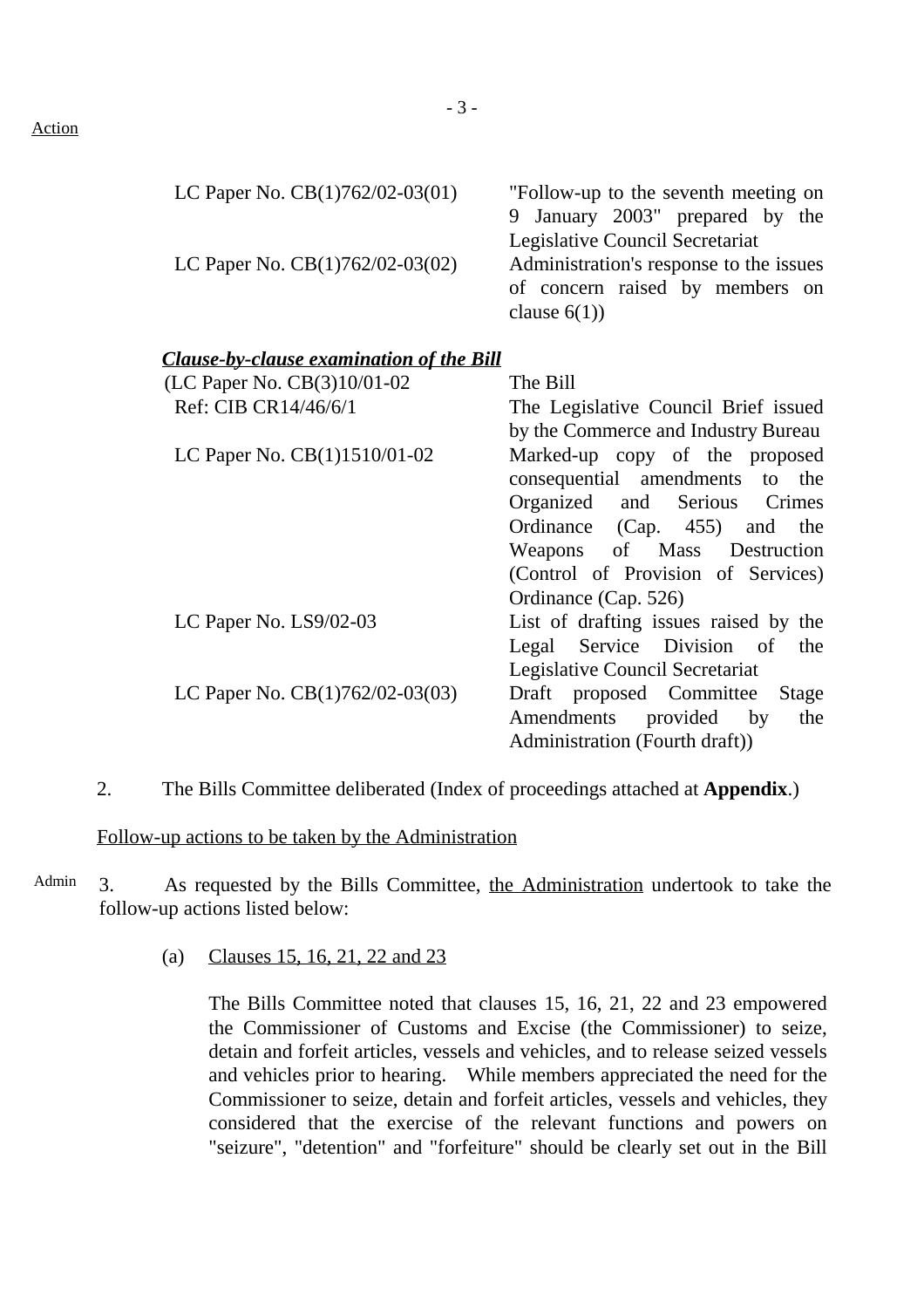- 4 -

and that the Commissioner should follow procedures prescribed in the provisions and interests of the owners of the seized articles, vessels and vehicles should be safeguarded. In this connection, the Administration was requested to consider the following points and make appropriate amendments to the relevant clauses:

- (i) The Administration was requested to restructure the relevant provisions in the Bill to set out clearly the procedures and the circumstances under which the powers of "seizure", "detention" and "forfeiture" would be exercised by the Commissioner, and the time limit for detention. The Administration was requested to make reference to the relevant provisions in the Karaoke Establishments Ordinance (Cap. 573);
- (ii) The Administration was requested to state the reason in the notice of seizure (clause 21(3)), and serve such notice to the owner concerned irrespective of whether he had been present or not when his article, vessel or vehicle was seized. A receipt handed to the owner upon seizure was not sufficient to protect the owner's interest. Clause 21(4)(a) should be deleted;
- (iii) Clause 21(2) provided that the Commissioner might, within 30 days of the seizure, restore the seized article, vessel or vehicle to the owner concerned. It seemed to imply that the Commissioner might or might not do so. It was however not clear whether the Commissioner had the power to further detain the seized article, vessel or vehicle after 30 days of the seizure when a decision on forfeiture had yet to be made. If the Commissioner had such power, the Administration was requested to set it out clearly in the Bill. The Administration was also requested to specify in the Bill that the Commissioner had to decide, within 30 days of the seizure, whether he would exercise this power. If the Commissioner decided to exercise this power, he had to inform the owner concerned of the reason for the further detention. If the Commissioner decided not to exercise this power, he must restore the seized article, vessel or vehicle to the owner concerned within 30 days of the seizure;
- (iv) If the Commissioner decided to forfeit the seized article, vessel or vehicle, he had to inform the owner concerned of the reason for forfeiture and that the owner might claim that the article, vessel or vehicle was not liable to forfeiture;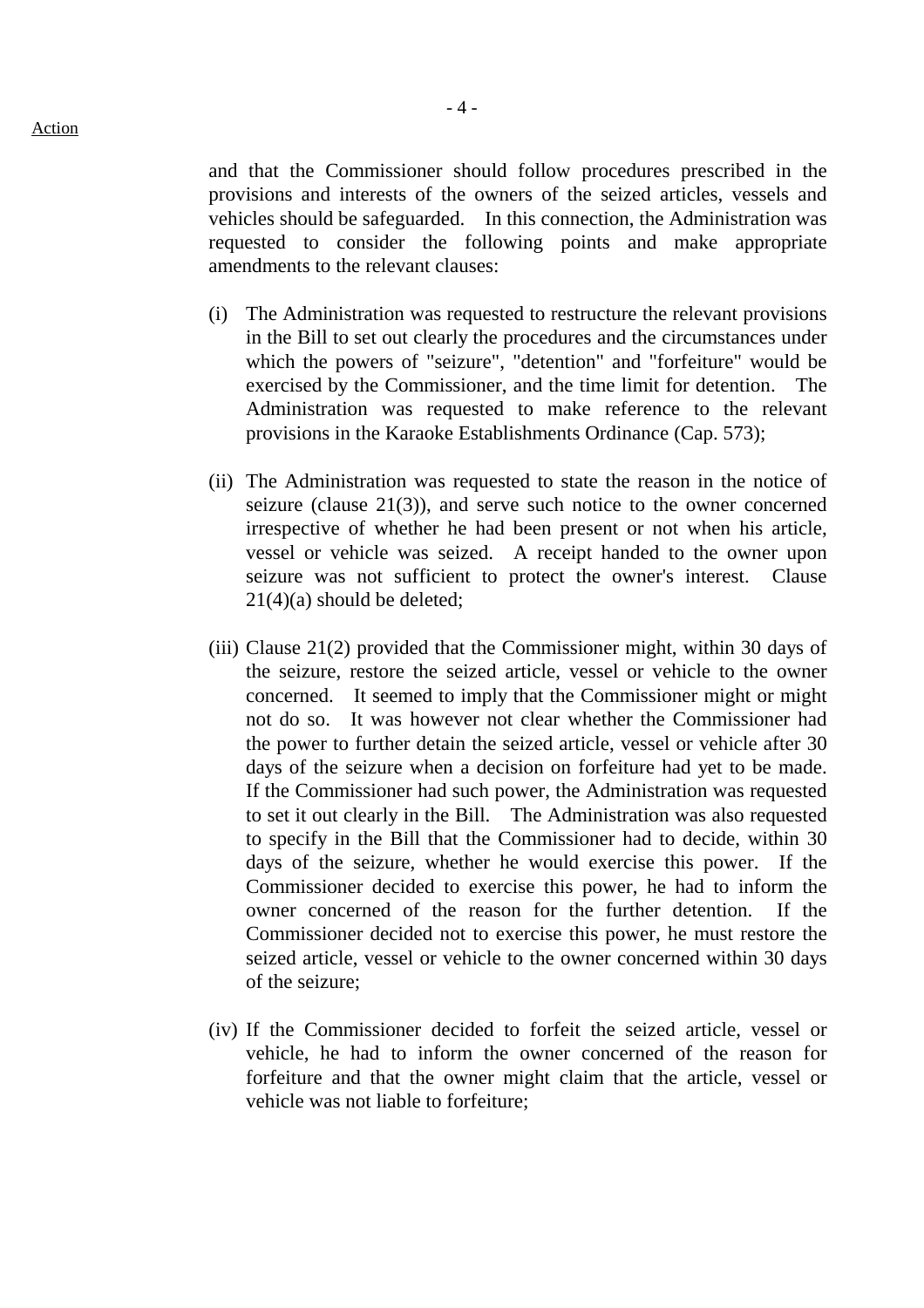- (v) In connection with item (iv) above, the Administration was requested to consider whether it was fair to require the owner concerned to give the notice of claim within 30 days beginning on the date of the seizure (clause  $21(7)$ ); and
- (vi) Clause 23 provided that the court might, upon payment into court by way of security of a sum of money not less in amount than the value of the seized vessel or vehicle, release the vessel or vehicle prior to the hearing of the application for its forfeiture. The sum of money involved could be substantial. Members considered it unfair to the owner concerned, having regard to the fact that the seizure of the vessel or vehicle might have already affected their business and that they might not afford to pay the substantial sum of money for the release of the seized vessel or vehicle prior to the hearing. If they could not afford to pay, the seized vessel or vehicle might be detained for two years (the time limitation for criminal proceedings under clause 37). The Administration was requested to consider how this problem could be addressed.
- (b) Clause 26

As the text of the Convention would be deleted from the Bill, the Administration was requested to consider whether it was necessary to introduce amendments to clause 26.

(c) Clause 27

Clause 27(1) empowered the Commissioner to issue authorizations in respect of the three kinds of inspection specified in clause 26. Under clause 27(4), an authorization should have the effect of authorizing one or more than one in-country escort to accompany the inspection team. The term "in-country escort" seemed to refer to Mainland officials. Given the implementation of the "one country, two systems" in the Hong Kong Special Administrative Region (HKSAR) and the Administration's advice given at the meeting that the agreed arrangement between the Central People's Government and the HKSAR Government was that the escort would be appointed by the HKSAR Government, members considered that "incountry escort" should be amended to reflect that the escort was a HKSAR official. Members also requested the Administration to provide a paper to advise whether or not the implementation of the Convention was regarded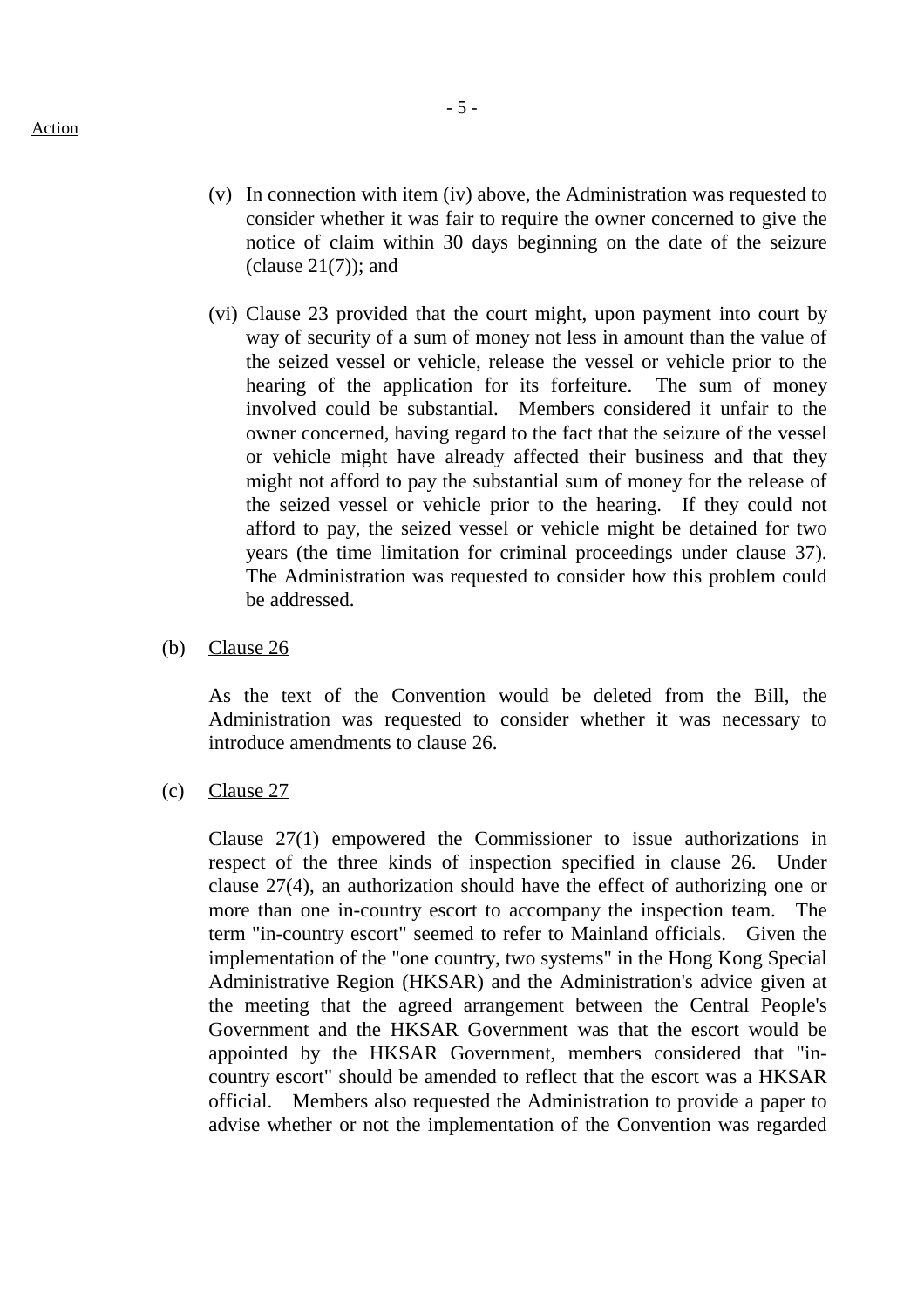as "foreign affairs" or "defence" referred to in Articles 13 and 14 of the Basic Law.

*(Post-meeting note:* Referring to the agreed arrangement between the Central People's Government and the HKSAR Government mentioned in paragraph 3(c) above, the Chairman of the Bills Committee directed after the meeting that the Administration be requested to clarify whether the agreement was in verbal or written form, and if it was in written form, to provide a copy of the agreement for reference of the Bills Committee.)

#### Issues to be referred to the Panel on Security

4. At the last meeting on 9 January 2003, the Bills Committee noted from the Administration's response (LC Paper No. CB(1)486/02-03(03)) that "there is no mechanism to check regularly which and how many permanent residents of the HKSAR would have lost permanent resident status under the conditions specified in paragraph 7 of Schedule 1 to the Immigration Ordinance. However, when a person applies for any facility or exercises his right by virtue of his permanent resident status, e.g. applying for a permanent identity card, or requesting not to have a deportation order made against him, etc., the Administration is obliged to verify whether he would have lost permanent resident status under paragraph 7 of Schedule 1". The Bills Committee then requested the Administration to advise whether a mechanism was in place for the bureau or department concerned to make the verification with the Immigration Department, and whether the personal data and privacy of the persons concerned would be protected during the verification process.

5. At this meeting, the Bills Committee noted from the Administration's response (LC Paper No. CB(1)762/02-03(02)) that "whether a particular person has lost his permanent resident status pursuant to Paragraph 7 of Schedule 1 to the Immigration Ordinance can only be determined having regard to all relevant facts including whether and when he ceases to have ordinarily resided in Hong Kong. It is a question of fact as to whether a person has ceased to have ordinarily resided in Hong Kong which may only be decided on the particular circumstances of a case. The Immigration Department therefore would not have ready information on whether or not a person has lost his permanent resident status pursuant to Paragraph 7 of Schedule 1 to the Immigration Ordinance, and each case would have to be considered on its own merit if such a need arises". Members considered the Administration's response unclear. They were concerned about the operational arrangement for the Administration to verify whether a permanent resident of the HKSAR would have lost permanent resident status under the conditions specified in paragraph 7 of Schedule 1 to the Immigration Ordinance, and the measures for protecting the personal data and privacy of the persons concerned during the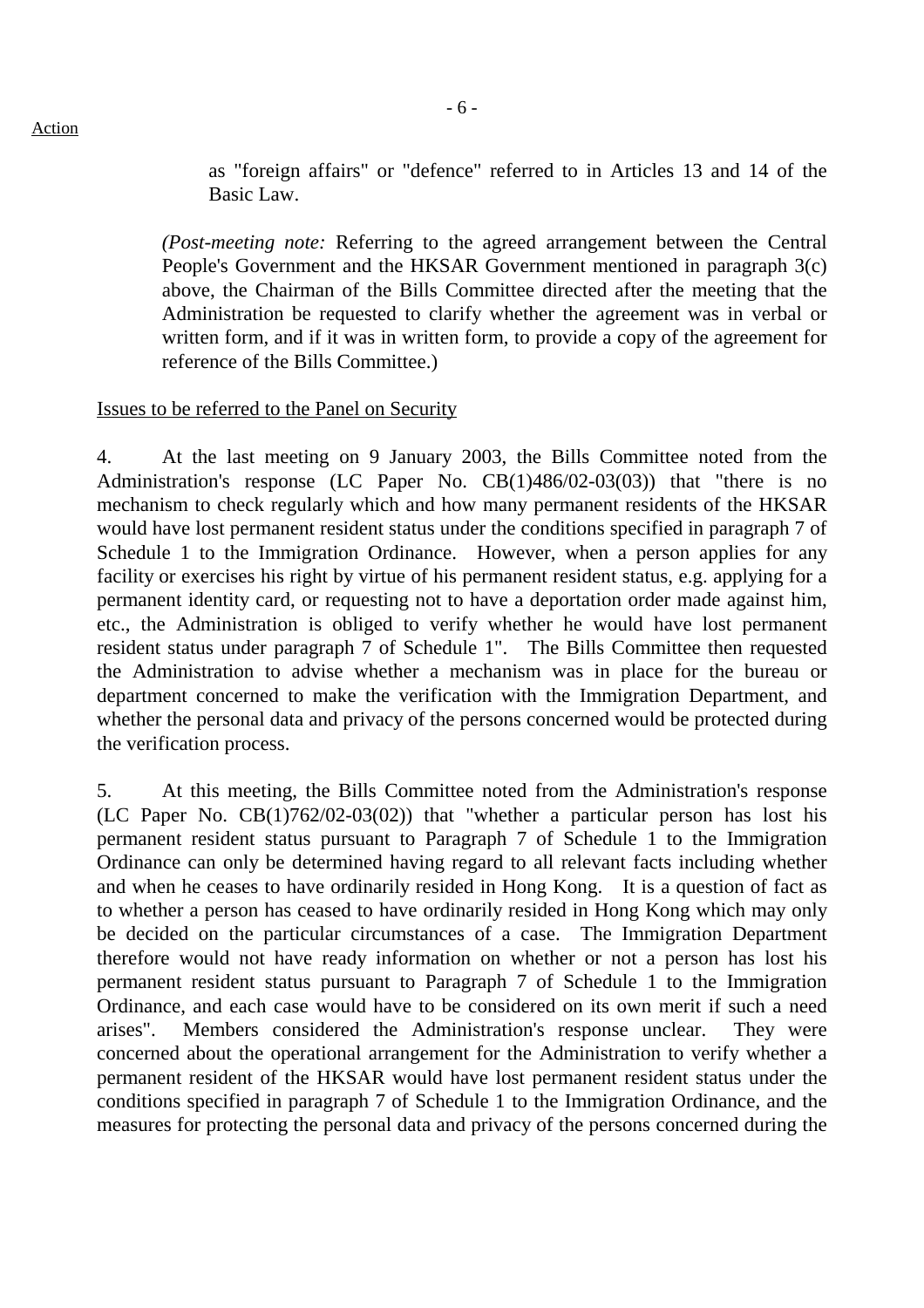# verification process.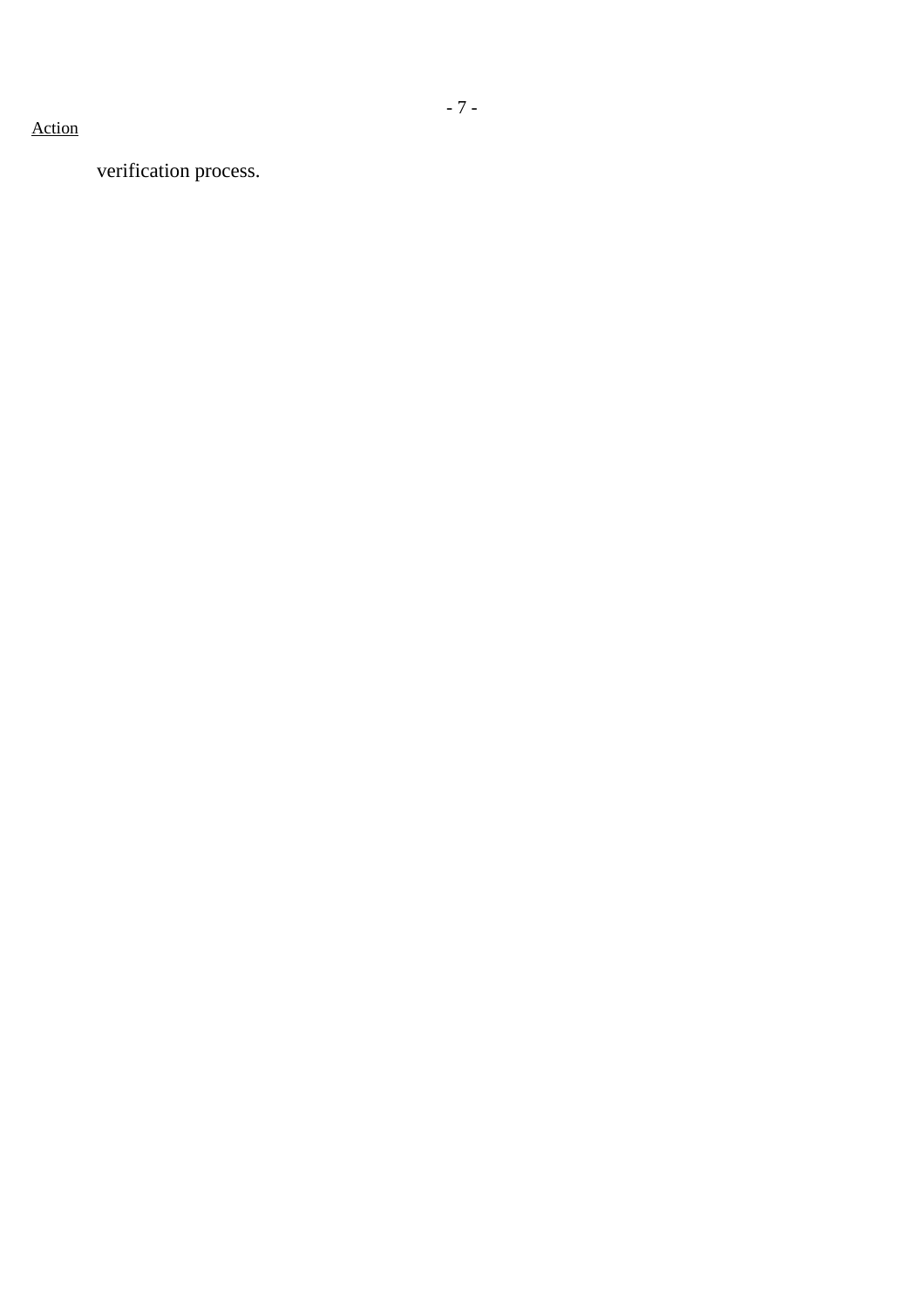Clerk 6. The Bills Committee agreed that the issues of concern mentioned in paragraph 5 above be referred to the Panel on Security for follow-up action.

Date of next meeting

7. Members agreed that the next meeting be held on Monday, 17 February 2003 at 8:30 am.

# **II. Any other business**

8. There being no other business, the meeting ended at 10:40 am.

Council Business Division 1 Legislative Council Secretariat 12 February 2003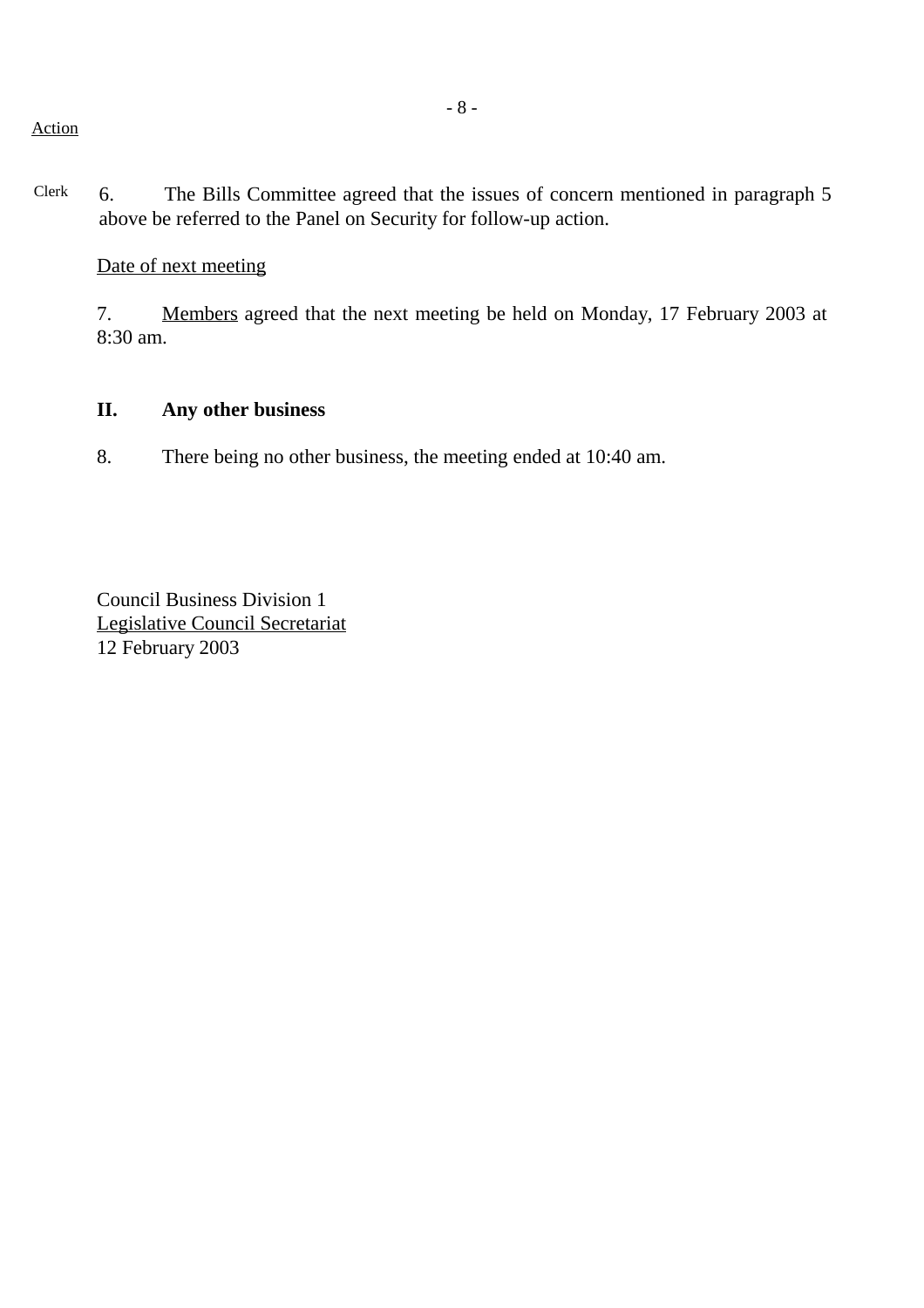# **Appendix**

# **Proceedings of the eighth meeting of the Bills Committee on Chemical Weapons (Convention) Bill on Tuesday, 21 January 2003 at 8:30 am in Conference Room A of the Legislative Council Building**

| <b>Time marker</b> | <b>Speaker</b>                                                                  | Subject(s)                                                                                                                                                                   | <b>Action</b>                                                                                          |
|--------------------|---------------------------------------------------------------------------------|------------------------------------------------------------------------------------------------------------------------------------------------------------------------------|--------------------------------------------------------------------------------------------------------|
| 000000-000555      | Chairman<br><b>ALA</b><br>Mr HUI Cheung-ching<br>Dr LO Wing-lok<br>Ms Audrey EU | Date of next meeting                                                                                                                                                         | <b>Required</b>                                                                                        |
| 000556-000637      | Chairman                                                                        | Outstanding<br>awaiting<br>issues<br>Administration's written response                                                                                                       |                                                                                                        |
| 000638-001137      | Administration                                                                  | Briefing by the Administration on its<br>response to issues relating to the loss<br>of permanent resident status<br>(Clause 6)<br>(LC Paper No. $CB(1)762/02-03(02))$ )      |                                                                                                        |
| 001138-001228      | Mr HUI Cheung-ching<br>Administration                                           | Whether the provision in paragraph<br>7 of Schedule 1 to the Immigration<br>Ordinance had been challenged in<br>court<br>(Clause 6)<br>(LC Paper No. $CB(1)762/02-03(02))$ ) |                                                                                                        |
| 001229-001440      | Ms Audrey EU<br>Chairman<br>Administration                                      | Clarification<br>operational<br>on the<br>arrangement for the verification of<br>permanent resident status<br>(Clause 6)<br>(LC Paper No. CB(1)762/02-03(02))                | Clerk to refer<br>the issue to the<br><b>Panel</b><br>on<br><b>Security</b><br>for<br>follow-up action |
| 001441-001448      | Chairman                                                                        | Request for Administration's early                                                                                                                                           | <b>Admin</b><br>to                                                                                     |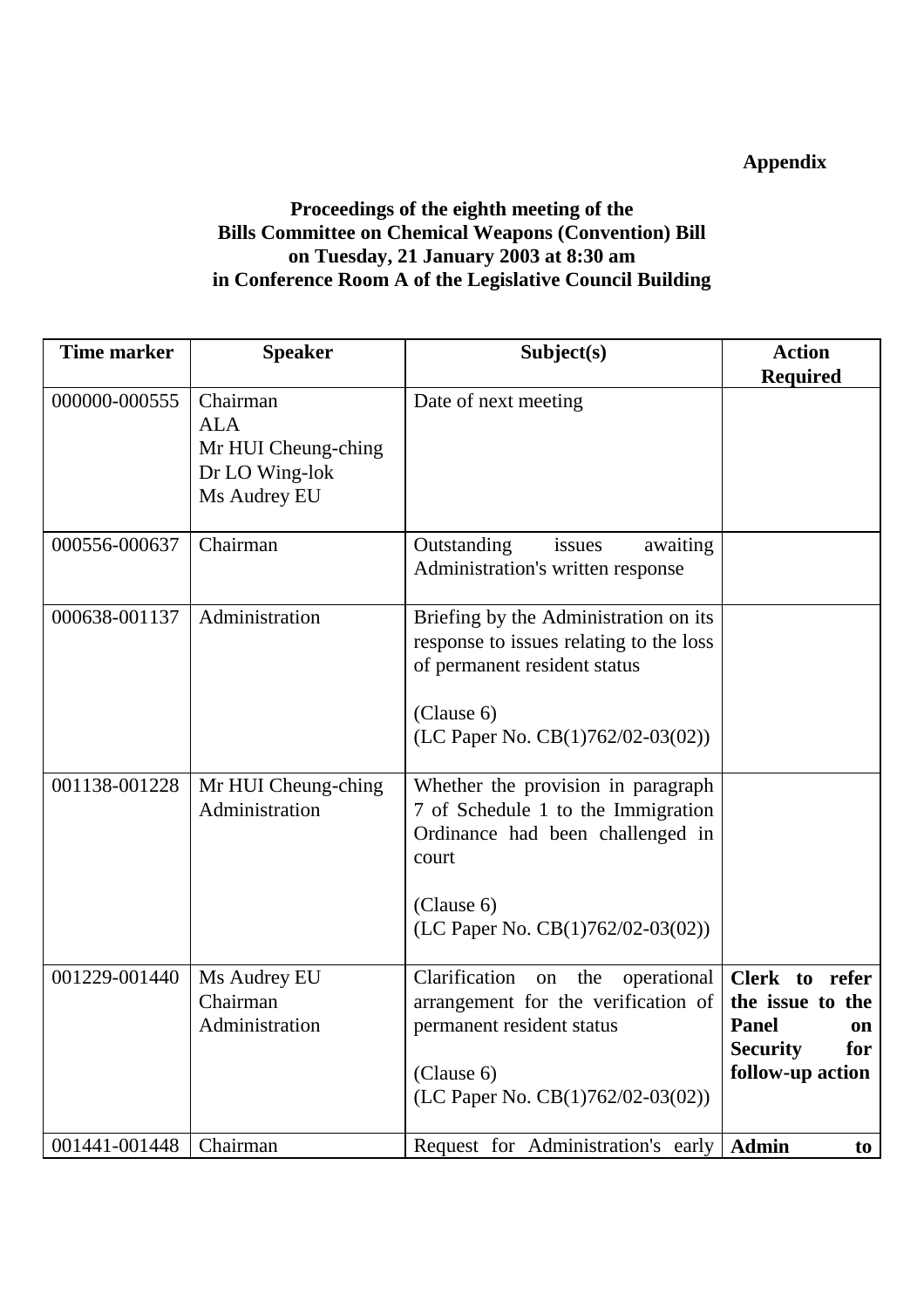| <b>Time marker</b> | <b>Speaker</b>                                                | Subject(s)                                                                                                                                                                                                                                                                                                                                                                                                                                                                                                                                                                                                                                                                                                                                                                                                                                                                                                                | <b>Action</b>                                                                                                                          |
|--------------------|---------------------------------------------------------------|---------------------------------------------------------------------------------------------------------------------------------------------------------------------------------------------------------------------------------------------------------------------------------------------------------------------------------------------------------------------------------------------------------------------------------------------------------------------------------------------------------------------------------------------------------------------------------------------------------------------------------------------------------------------------------------------------------------------------------------------------------------------------------------------------------------------------------------------------------------------------------------------------------------------------|----------------------------------------------------------------------------------------------------------------------------------------|
|                    | Ms Audrey EU<br>Administration                                | written response to the issues raised<br>by members on clause 5 at previous<br>meetings                                                                                                                                                                                                                                                                                                                                                                                                                                                                                                                                                                                                                                                                                                                                                                                                                                   | <b>Required</b><br>provide written<br>for<br>response<br>discussion at the<br>next meeting                                             |
| 001449-003011      | Chairman<br>Administration<br>Mr LAU Kong-wah<br>Ms Audrey EU | Time limit and circumstances for<br>detention of seized articles, vessel or<br>vehicle<br>(Clauses $21(2)$ and 37)                                                                                                                                                                                                                                                                                                                                                                                                                                                                                                                                                                                                                                                                                                                                                                                                        |                                                                                                                                        |
| 003012-005650      | Mr LAU Kong-wah<br>Chairman<br>Administration<br>Ms Audrey EU | Whether the Commissioner of<br>(a)<br>Excise<br>and<br>(the<br>Customs<br>Commissioner) should state the<br>reasons in the notice of seizure<br>and serve such notice to the<br>owner concerned irrespective of<br>whether the owner was present<br>or not when the article, vessel<br>or vehicle was seized, and<br>whether clause $21(4)(a)$ should<br>be deleted<br>Whether the Commissioner had<br>(b)<br>the power to further detain the<br>seized article, vessel or vehicle<br>after 30 days of the seizure, and<br>whether such power should be<br>set out clearly in the Bill<br>Whether it should be specified<br>(c)<br>that<br>the<br><b>Bill</b><br>the<br>in<br>Commissioner had to decide,<br>within 30 days of the seizure,<br>whether he would exercise his<br>power to further detain the<br>seized article, vessel or vehicle<br>Whether it should be specified<br>(d)<br>the Bill that when the<br>in | <b>Admin</b><br>to<br>consider<br>items<br>$(a)$ to $(e)$ and to<br>make<br>appropriate<br>amendments to<br>the<br>relevant<br>clauses |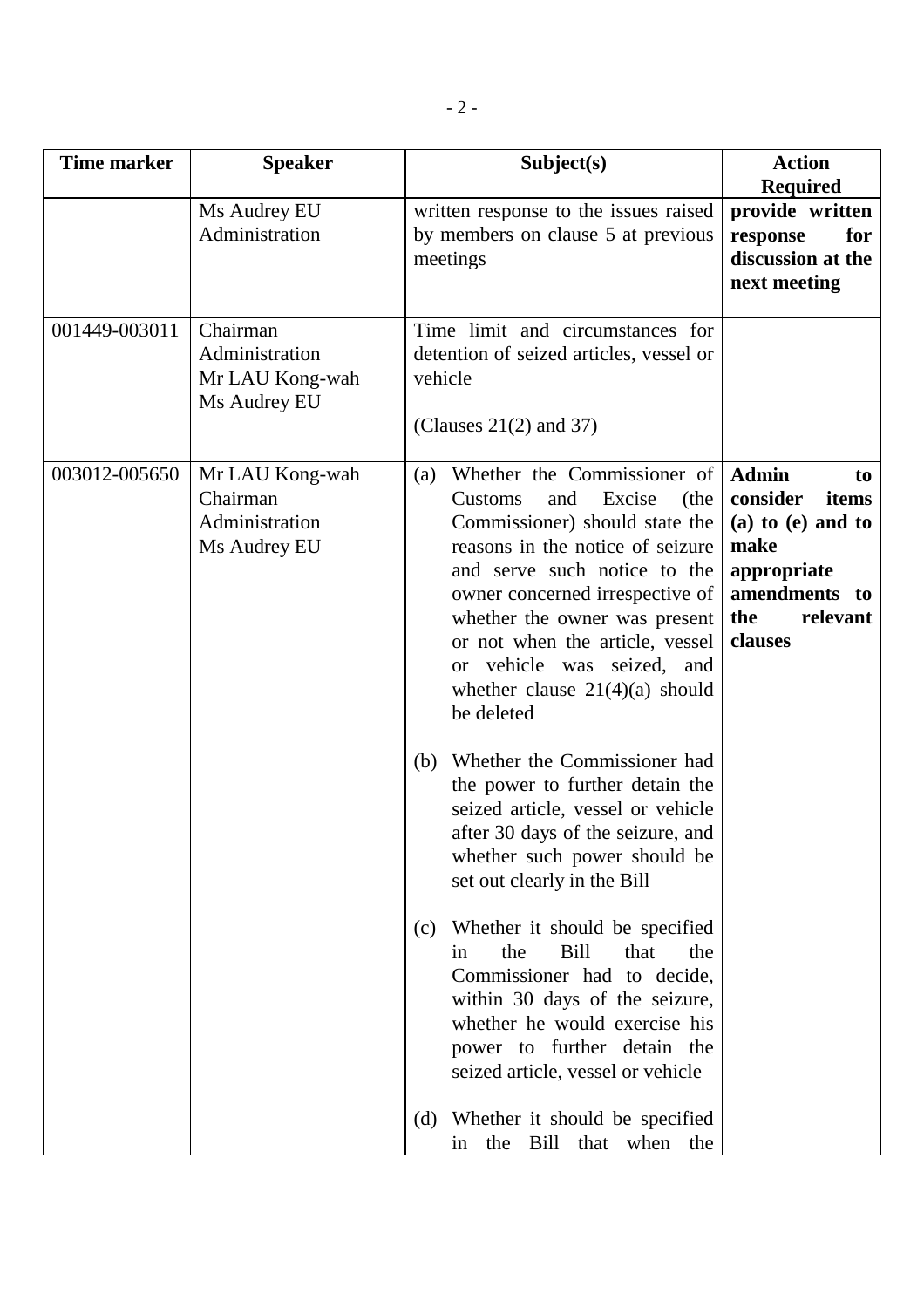| <b>Time marker</b> | <b>Speaker</b>                                | Subject(s)                                                                                                                                                                                                                                                                                                                                                                                                                                                                                                                                                                                              | <b>Action</b>                                                                                                                                                                                                                                                                                                                                                                                                                          |
|--------------------|-----------------------------------------------|---------------------------------------------------------------------------------------------------------------------------------------------------------------------------------------------------------------------------------------------------------------------------------------------------------------------------------------------------------------------------------------------------------------------------------------------------------------------------------------------------------------------------------------------------------------------------------------------------------|----------------------------------------------------------------------------------------------------------------------------------------------------------------------------------------------------------------------------------------------------------------------------------------------------------------------------------------------------------------------------------------------------------------------------------------|
|                    |                                               |                                                                                                                                                                                                                                                                                                                                                                                                                                                                                                                                                                                                         | <b>Required</b>                                                                                                                                                                                                                                                                                                                                                                                                                        |
|                    |                                               | Commissioner<br>decided<br>to<br>exercise his power, he should<br>inform the owner concerned of<br>the reasons for further detention<br>and if he decided not to exercise<br>the power, he must restore the<br>seized article, vessel or vehicle<br>to the owner                                                                                                                                                                                                                                                                                                                                        |                                                                                                                                                                                                                                                                                                                                                                                                                                        |
|                    |                                               | Whether the Commissioner had<br>(e)<br>to inform the owner concerned<br>of the reason for forfeiture and<br>that the owner might claim that<br>the article, vessel or vehicle was<br>not liable to forfeiture                                                                                                                                                                                                                                                                                                                                                                                           |                                                                                                                                                                                                                                                                                                                                                                                                                                        |
|                    |                                               | (Clauses 15, 16, 21 and 23)                                                                                                                                                                                                                                                                                                                                                                                                                                                                                                                                                                             |                                                                                                                                                                                                                                                                                                                                                                                                                                        |
| 005651-010225      | Mr LAU Kong-wah<br>Administration<br>Chairman | Procedures and circumstances<br>(a)<br>under which the powers of<br>"seizure",<br>"detention"<br>and<br>"forfeiture" under clauses 15,<br>16, 21, 22 and 23 would be<br>exercised by the Commissioner<br>Whether the Commissioner had<br>(b)<br>the power to further detain the<br>seized article, vessel or vehicle<br>after 30 days of the seizure, and<br>whether such power should be<br>set out clearly in the Bill<br>Clarification on the time limit<br>(c)<br>implied by the term "within 30<br>days beginning from the date of<br>the seizure" in clause 23<br>(Clauses 15, 16, 21, 22 and 23) | On<br>item(a),<br><b>Admin</b><br>to<br>restructure<br>the<br>relevant<br>provisions<br>in<br>the Bill to<br>set<br>out clearly the<br>procedures and<br>circumstances<br>under which the<br>of<br>powers<br>"seizure",<br>"detention" and<br>"forfeiture"<br>would<br>be<br>exercised by the<br><b>Commissioner</b><br>the<br>and<br>time<br>limit<br>for<br>detention;<br>to<br>make reference<br>relevant<br>to<br>provisions<br>in |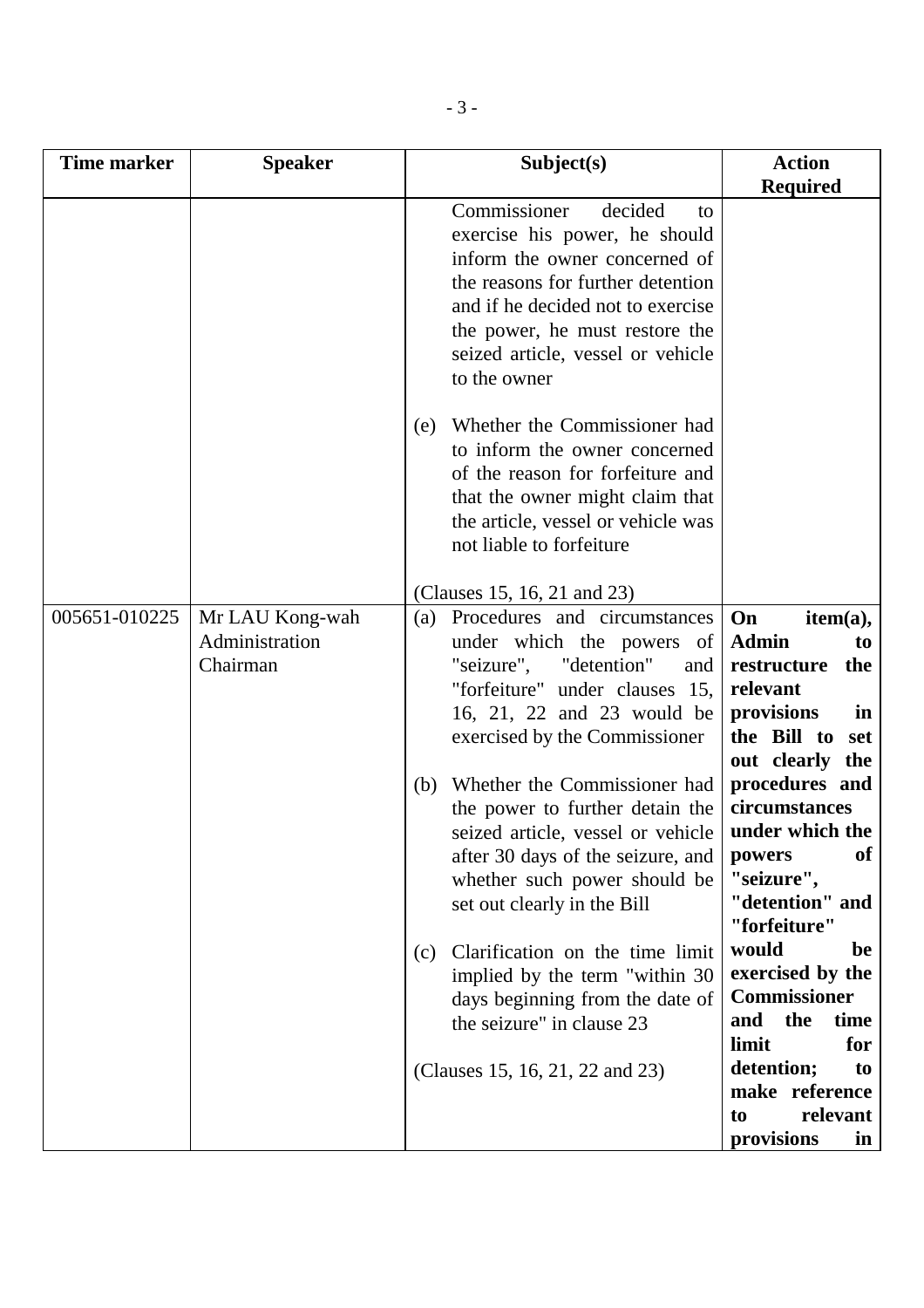| <b>Time marker</b> | <b>Speaker</b>                                                       | Subject(s)                                                                                                                                                                                                                                                               | <b>Action</b><br><b>Required</b>                                                                                                                                                                                                                           |
|--------------------|----------------------------------------------------------------------|--------------------------------------------------------------------------------------------------------------------------------------------------------------------------------------------------------------------------------------------------------------------------|------------------------------------------------------------------------------------------------------------------------------------------------------------------------------------------------------------------------------------------------------------|
|                    |                                                                      |                                                                                                                                                                                                                                                                          | <b>Karaoke</b><br><b>Establishments</b><br><b>Ordinance</b><br>(Cap. 573)                                                                                                                                                                                  |
|                    |                                                                      |                                                                                                                                                                                                                                                                          | item<br><b>On</b><br>(c),<br><b>Admin</b><br>to<br>consider<br>whether it was<br>fair to require<br>the owner of the<br>seized<br>article,<br>vessel or vehicle<br>to give notice of<br>claim within 30<br>days beginning<br>on the date of<br>the seizure |
| 010226-010649      | Chairman<br>Administration                                           | Meaning of "some other person who,<br>though not the claimant, was, or<br>would have been, entitled to make a<br>claim" in clause $22(5)$<br>(Clauses 21(7) and $22(5)$ )                                                                                                |                                                                                                                                                                                                                                                            |
| 010650-011218      | Chairman<br>Administration                                           | of<br>Whether<br>the<br>hearing<br>an<br>application under clause $22(1)$ would<br>be held if the summons or the notice<br>of the hearing was not served<br>(Clause 22)                                                                                                  |                                                                                                                                                                                                                                                            |
| 011219-012145      | Mr LAU Kong-wah<br>Chairman<br>Administration<br>Mr HUI Cheung-ching | Commissioner's<br>of<br>(a)<br>powers<br>seizure, detention and forfeiture<br>Commissioner's<br>(b)<br>power<br>to<br>release<br>seized<br>vessels<br>or<br>vehicles prior to the hearing<br>Payment to court as security for<br>(c)<br>the release of seized vessels or | On<br>item<br>(c),<br><b>Admin</b><br>to<br>consider<br>whether it was<br>fair to require<br>the<br>owner<br>concerned<br>to<br>the<br>pay<br>substantial sum                                                                                              |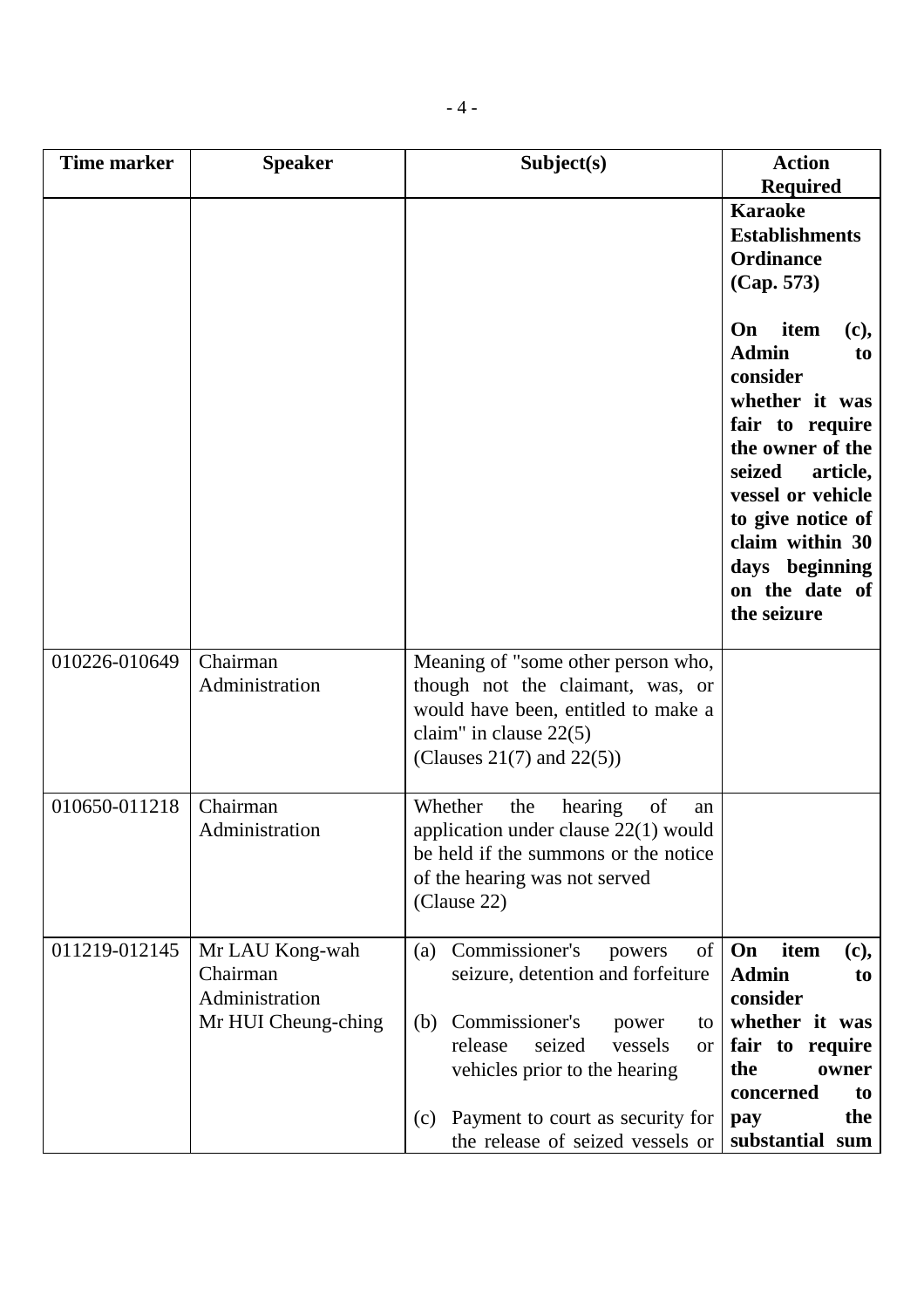| <b>Time marker</b> | <b>Speaker</b>                                                       | Subject(s)                                                                                                                                       | <b>Action</b>                                                                                                                                                                                                                                                            |
|--------------------|----------------------------------------------------------------------|--------------------------------------------------------------------------------------------------------------------------------------------------|--------------------------------------------------------------------------------------------------------------------------------------------------------------------------------------------------------------------------------------------------------------------------|
|                    |                                                                      | vehicles prior to the hearing<br>Detention of seized vessels or<br>(d)<br>vehicles for a maximum of two<br>years<br>(Clauses 23 and 37)          | <b>Required</b><br><b>of</b><br>security<br>payment prior<br>to the hearing<br>how<br>and<br>to<br>address<br>the<br>problem<br>that<br>if<br>the<br>owner<br>could not afford<br>the<br>to<br>pay,<br>seized vessel or<br>vehicle might be<br>detained for two<br>years |
| 012146-012446      | Chairman<br>Administration                                           | Disposal of a chemical weapon<br>which posed immediate threat to the<br>health or safety of the public<br>(Clause $24(4)$ )                      |                                                                                                                                                                                                                                                                          |
| 012447-012608      | Chairman                                                             | Stay of order on appeal<br>(Clause $25(1)$ )                                                                                                     |                                                                                                                                                                                                                                                                          |
| 012609-013206      | Administration<br>Chairman<br>Mr LAU Kong-wah                        | Routine inspection,<br>challenge<br>(a)<br>inspection<br>assistance<br>and<br>inspection<br>Inspection aims and procedures<br>(b)<br>(Clause 26) | <b>Admin</b><br>to<br>consider<br>introducing<br>amendments<br>to<br>clause 26 as the<br><b>of</b><br>the<br>text<br><b>Convention</b><br>would<br>be<br>deleted from the<br><b>Bill</b>                                                                                 |
| 013207-015131      | Chairman<br>Mr LAU Kong-wah<br>Administration<br>Mr HUI Cheung-ching | Meaning of the term "in-country<br>(a)<br>escort"<br>Agreed<br>arrangement<br>between<br>(b)<br>Central<br>People's<br>the                       | On<br>items<br><b>(a)</b><br>and (b), Admin<br>consider<br>to<br>amending<br>the<br>"in-country                                                                                                                                                                          |